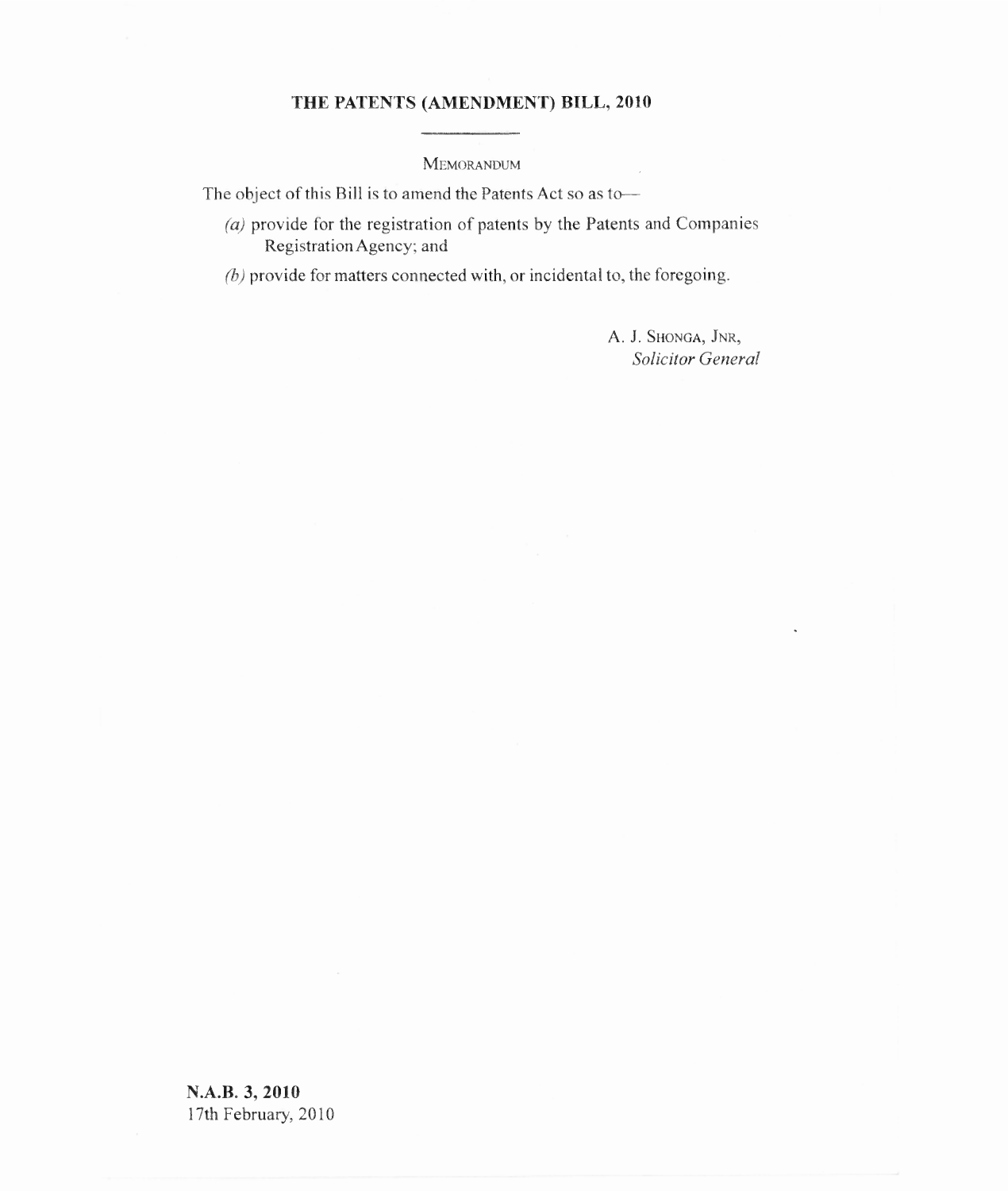# **A BILL**

### ENTITLED

### **An Act to amend the Patents Act.**

ENACTED by the Parliament of Zambia Enactment 1. This Act may be cited as the Patents (Amendment) Act, 2010, Short title and shall be read as one with the Patents Act, in this Act referred to as the principal Act. Cap 400 5 2. Section *two* of the principal Act is amended— Amendment of section 2  $(a)$  by the insertion in the appropriate place of the following new definition: "Agency" means the Patents and Companies Registration Agency established under section 10 *three* of the Patents and Companies Registration Agency Act, 2010;  $(b)$  in paragraph  $(c)$  of the definition of "effective date" by the deletion of the words "Patent Office" and the substitution therefor of the word "Agency"; 15 *(c)* by the deletion of the definition "Patent Office";  $\mathcal{I}(d)$  in the definition of "register" by the deletion of the words "Patent Office" and the substitution therefor of the word "Agency"; and  $(e)$  by the deletion of the definition of "Registrar" and the 2010

20 substitution therefor of the following:

Act No. of

**N.A.B 3, 2010**